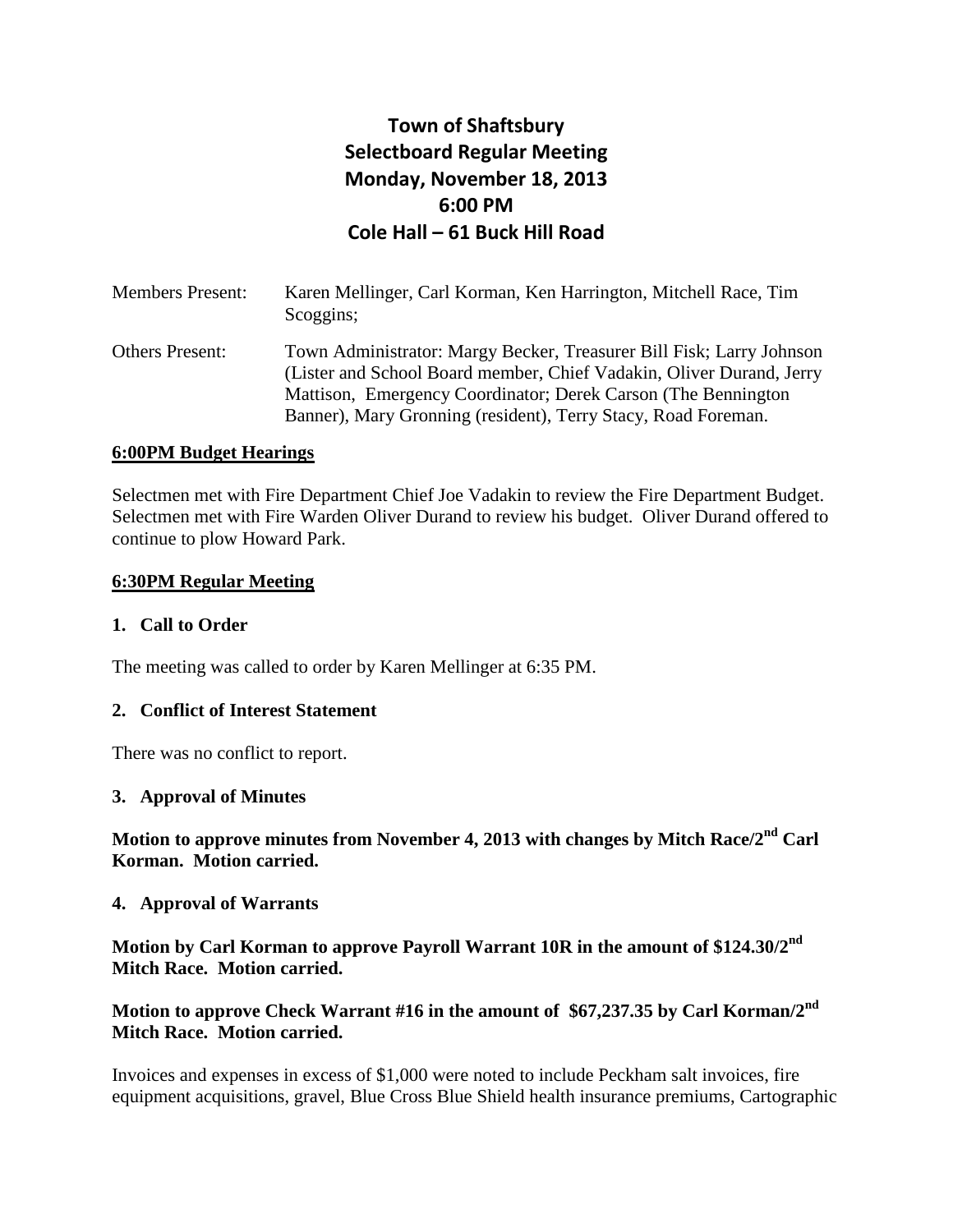Associates parcel mapping fees, disposal costs of Household Hazardous Waste Day, and the payment of the water improvement bond.

### 5. **Announcements**

Karen Mellinger announced the Holiday Tree Lighting would take place at 4 PM at Cole Hall on Sunday, December 8.

### 6. **Emergency Planning Budget Hearing**

The Selectboard met with Jerry Mattison regarding a proposed budget for completion of generator installation at Shaftsbury Elementary School. The School has been designated as a Community Shelter.

Karen Mellinger explained her recollection of the result of last year's budget discussions was that the Town and School were to split the cost of the work. The Town budgeted \$15,000 in its current budget (Fiscal Year 2014). The School was unable to foot its half. Karen Mellinger said she did not want to have to have the Town pay an additional \$15,000 due to the Garage Project.

Jerry Mattison explained the transfer switch and wiring are needed. He reported that usually there are Homeland Security grants available in March. There were none in Spring 2013, however. He further explained that Jim Secor is drawing up bid specifications for the switch itself and labor and supplies. The switch will cost \$12,000. Labor to install will cost \$12,000 to \$15,000. If the Town and School were to bid for supplies AND labor for installation, money may be saved.

Jerry Mattison discussed the "Shelter Initiative" by the Vermont Red Cross. The Church and School have no generators. Both Fire houses have generators. The objective of the Initiative is to have some materials stored on site in advance of emergencies – such as cots, blankets, etc. A Shelter inventory is to be done annually. A minimum of ten (10) volunteers need to be trained. The one unanswered question is "Where should equipment be stored?"

Carl Korman stressed the importance of the generator. Jerry Mattision agreed to confirm installation estimates and to report back to the Board.

### **(Mary Gronning arrives. Road Foreman Terry Stacy arrives.)**

The Selectboard agreed to look for Letter of Agreement from the School to review. Larry Johnson says the School has done its part to-date.

### **7. Road Foreman Reports**

Terry Stacy reported that Cider Mill Road will be ditched in the Spring. He reviewed the status of other capital improvement projects. The crew installed 1,000 ft. of fabric and gravel on West Mountain Road. Tree removal on West Mountain road will be done during winter months.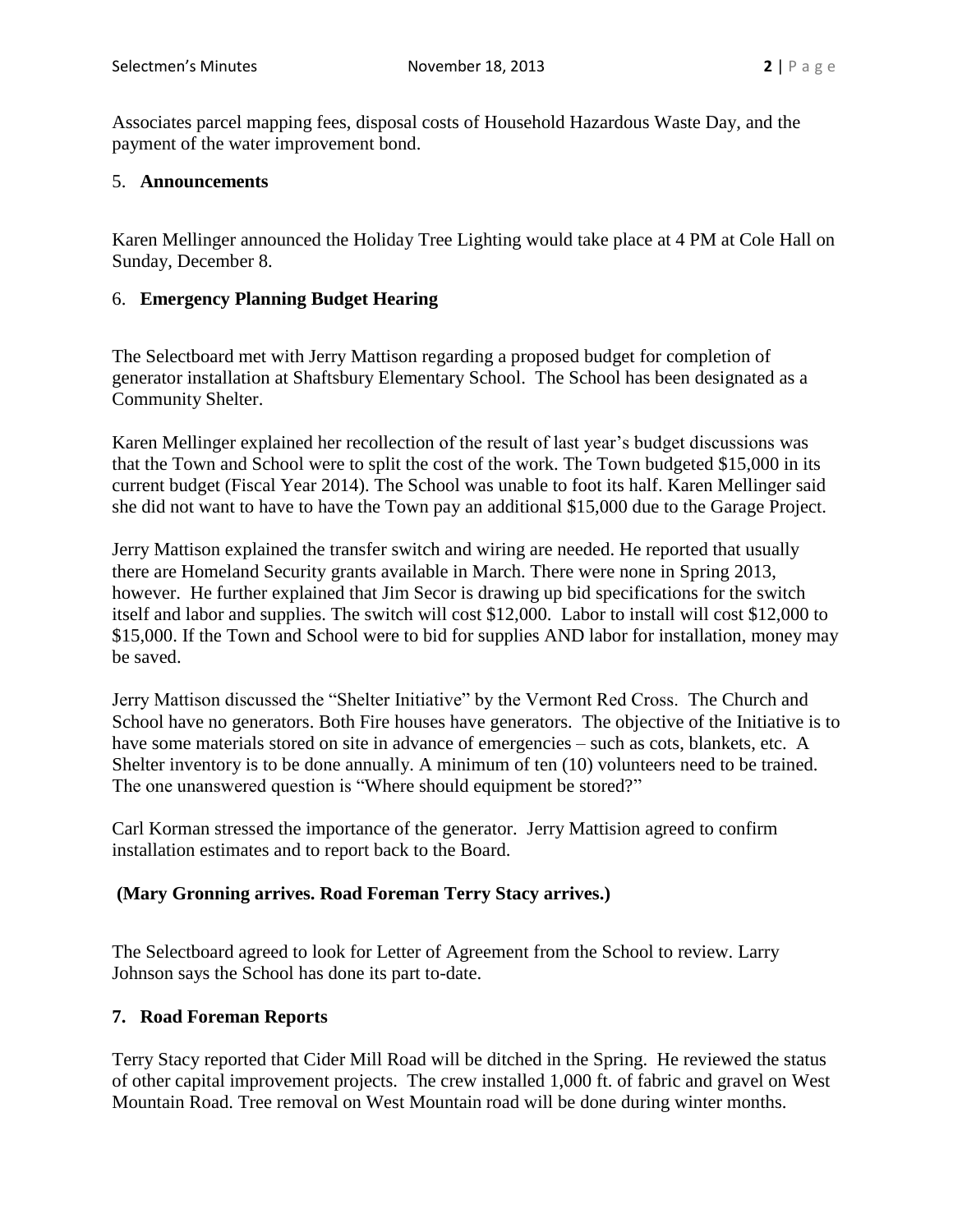Terry Stacy reported grading is 85% complete for winter. The crew still had to grade Ehrich Road and Old Depot Road. The salt shed is full. Winter sand will be stockpiled after the graders are stored.

**The traxcavator** and mower are **priority** repair jobs. Once the traxcavator is fixed, the crew can look at the tractor/mower and estimate costs to repair.

Ken Harrington commended the crew's job on Cider Mill Road, while noting there is still cleaning up to do.

# **8. Sheriff's Contract**

# **Motion by Mitch Race to approve the Bennington County Sheriff's contract through June 30, 2014 with an increase from 10 hours/week to 20 hours/week. Ken Harrington 2nd;**

Karen Mellinger noted this will mean overspending the FY14 budget by approximately \$2,650.

**The motion carried unanimously.** Karen Mellinger will sign the contract on behalf of the Selectboard.

# **9. Appointment Policy**

The Board conducted its third reading of a proposed Appointment Policy. After further changes were reviewed, it was agreed that final approval would occur on December  $2<sup>nd</sup>$ .

# **10. Garage Committee Report**

Karen Mellinger reported the Garage Committee met to work on publicity and a letter for the Selectboard to consider submitting to the Banner. Ballots are available now from the Town Clerk. Karen Mellinger spoke to aspects of the project, including concerns regarding water quality at the Transfer Station site. She stressed the money being requested is for more than just a garage. She asked for the Town's support, noting the Town is not putting money into current garage.

Ken Harrington read his letter to be submitted to the Bennington Banner. Selectboard members made statements for the record concerning their disappointment in Selectboard member Harrington for acting independently, without consultation with Board Members, and at a point so close to the December  $3<sup>rd</sup>$  vote.

# **11. Year-to-Date 2014 Budget Reports**

Treasurer Bill Fisk met with the Selectboard to review the status of the current budget after 4.5 months' of expenditures were reported. Overall expenditures are at 37%. Revenues are at 74%. The Treasurer then reviewed the balance sheet and fund balance for the general fund. The Town only had to draw down on \$200,000 of its \$400,000 line of credit taken out in July to cover